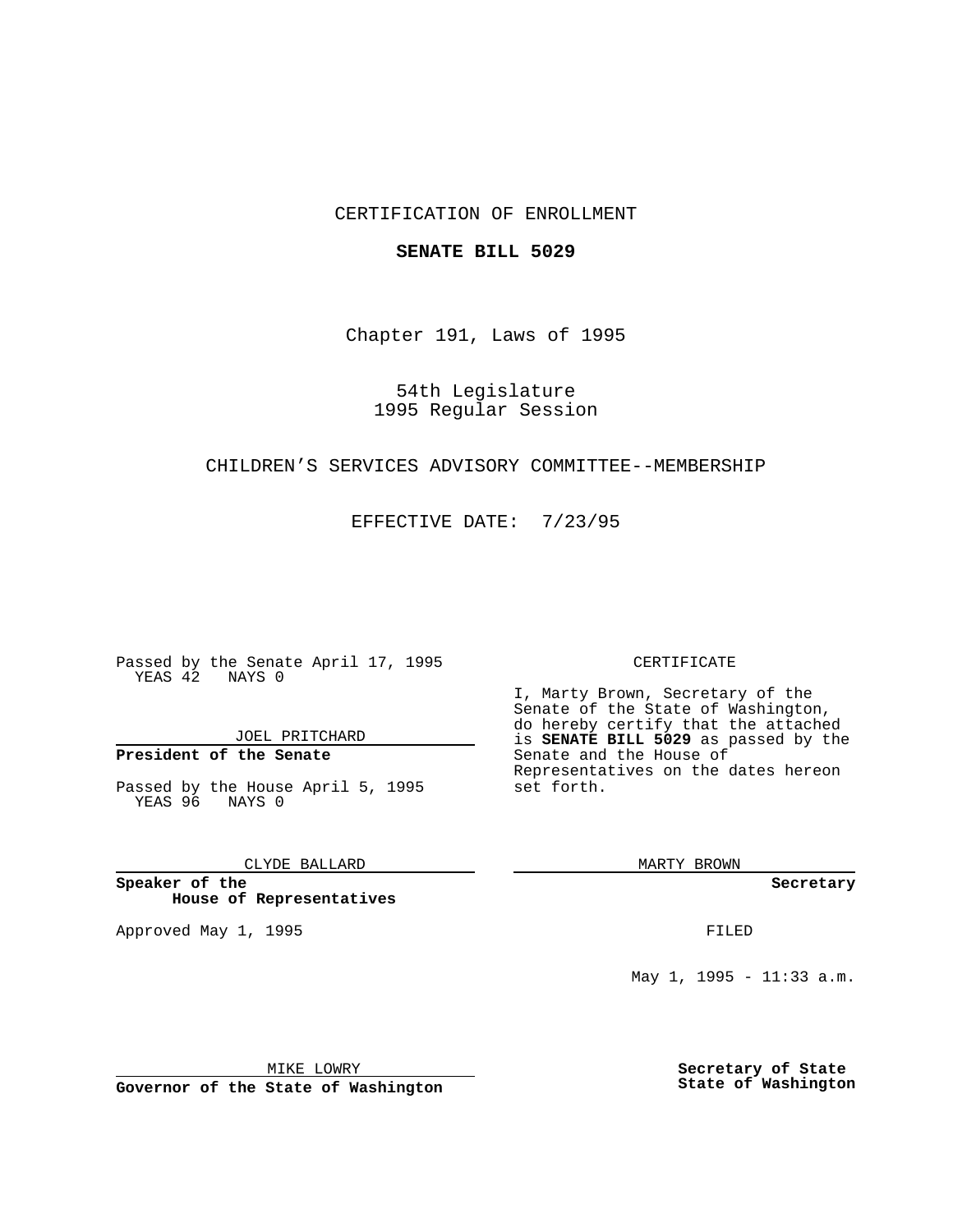# **SENATE BILL 5029** \_\_\_\_\_\_\_\_\_\_\_\_\_\_\_\_\_\_\_\_\_\_\_\_\_\_\_\_\_\_\_\_\_\_\_\_\_\_\_\_\_\_\_\_\_\_\_

\_\_\_\_\_\_\_\_\_\_\_\_\_\_\_\_\_\_\_\_\_\_\_\_\_\_\_\_\_\_\_\_\_\_\_\_\_\_\_\_\_\_\_\_\_\_\_

### AS AMENDED BY THE HOUSE

Passed Legislature - 1995 Regular Session

### **State of Washington 54th Legislature 1995 Regular Session**

**By** Senators Hargrove and Fraser; by request of Department of Social and Health Services

Read first time 1/9/95. Referred to Committee on Human Services and Corrections.

 AN ACT Relating to the children's services advisory committee; and amending RCW 74.13.031.

BE IT ENACTED BY THE LEGISLATURE OF THE STATE OF WASHINGTON:

 **Sec. 1.** RCW 74.13.031 and 1990 c 146 s 9 are each amended to read as follows:

 The department shall have the duty to provide child welfare services as defined in RCW 74.13.020, and shall:

 (1) Develop, administer, supervise, and monitor a coordinated and comprehensive plan that establishes, aids, and strengthens services for the protection and care of homeless, runaway, dependent, or neglected children.

 (2) Develop a recruiting plan for recruiting an adequate number of prospective adoptive and foster homes, both regular and specialized, i.e. homes for children of ethnic minority, including Indian homes for Indian children, sibling groups, handicapped and emotionally disturbed, and annually submit the plan for review to the house and senate committees on social and health services. The plan shall include a section entitled "Foster Home Turn-Over, Causes and Recommendations."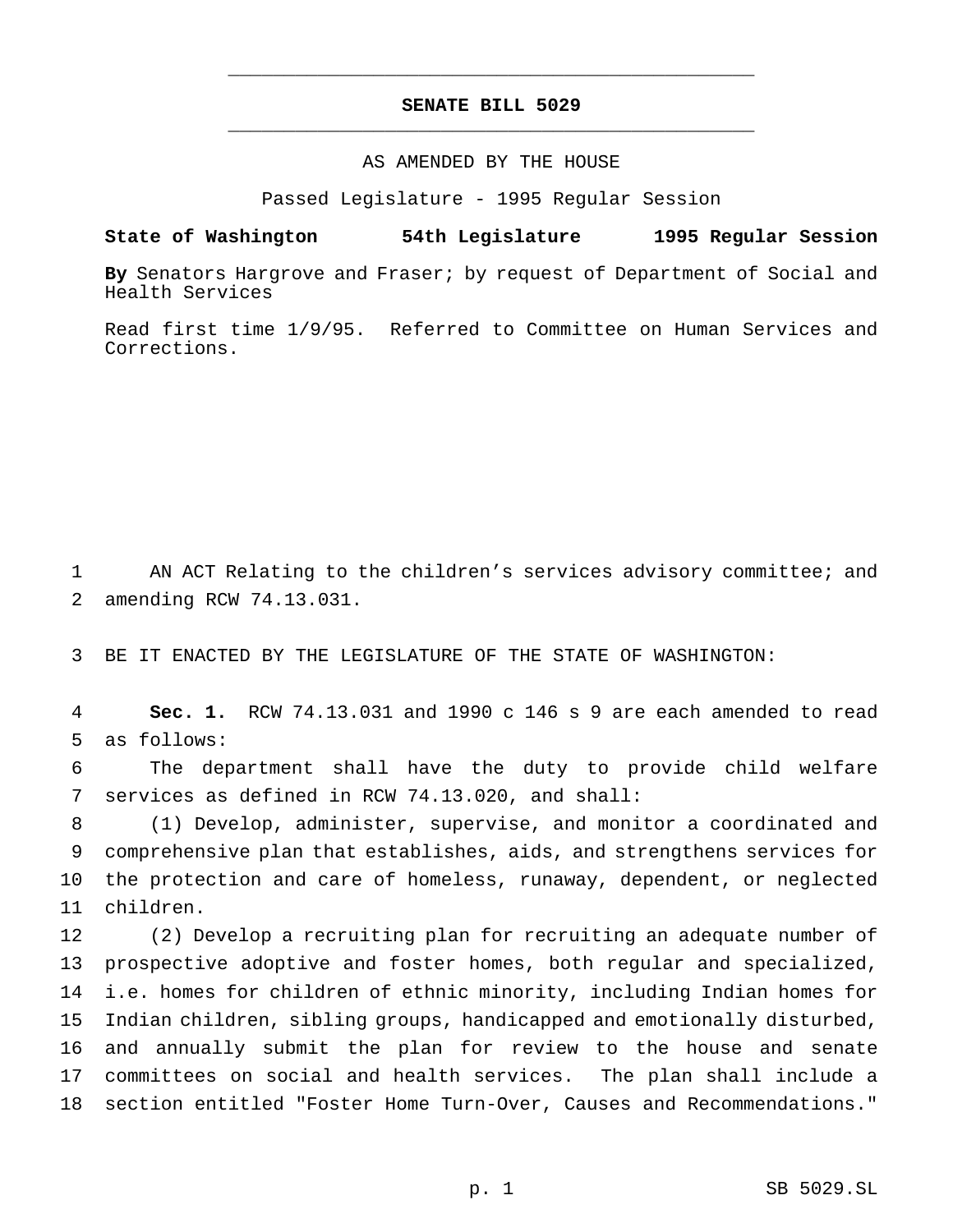(3) Investigate complaints of neglect, abuse, or abandonment of children, and on the basis of the findings of such investigation, offer child welfare services in relation to the problem to such parents, legal custodians, or persons serving in loco parentis, and/or bring the situation to the attention of an appropriate court, or another community agency: PROVIDED, That an investigation is not required of nonaccidental injuries which are clearly not the result of a lack of care or supervision by the child's parents, legal custodians, or persons serving in loco parentis. If the investigation reveals that a crime may have been committed, the department shall notify the appropriate law enforcement agency.

 (4) Offer, on a voluntary basis, family reconciliation services to families who are in conflict.

 (5) Monitor out-of-home placements, on a timely and routine basis, to assure the safety, well-being, and quality of care being provided is within the scope of the intent of the legislature as defined in RCW 74.13.010 and 74.15.010, and annually submit a report delineating the results to the house and senate committees on social and health services.

 (6) Have authority to accept custody of children from parents and to accept custody of children from juvenile courts, where authorized to do so under law, to provide child welfare services including placement for adoption, and to provide for the physical care of such children and make payment of maintenance costs if needed. Except where required by Public Law 95-608 (25 U.S.C. Sec. 1915), no private adoption agency which receives children for adoption from the department shall discriminate on the basis of race, creed, or color when considering applications in their placement for adoption.

 (7) Have authority to provide temporary shelter to children who have run away from home and who are admitted to crisis residential centers.

 (8) Have authority to purchase care for children; and shall follow in general the policy of using properly approved private agency services for the actual care and supervision of such children insofar as they are available, paying for care of such children as are accepted by the department as eligible for support at reasonable rates established by the department.

 (9) Establish a children's services advisory committee which shall assist the secretary in the development of a partnership plan for